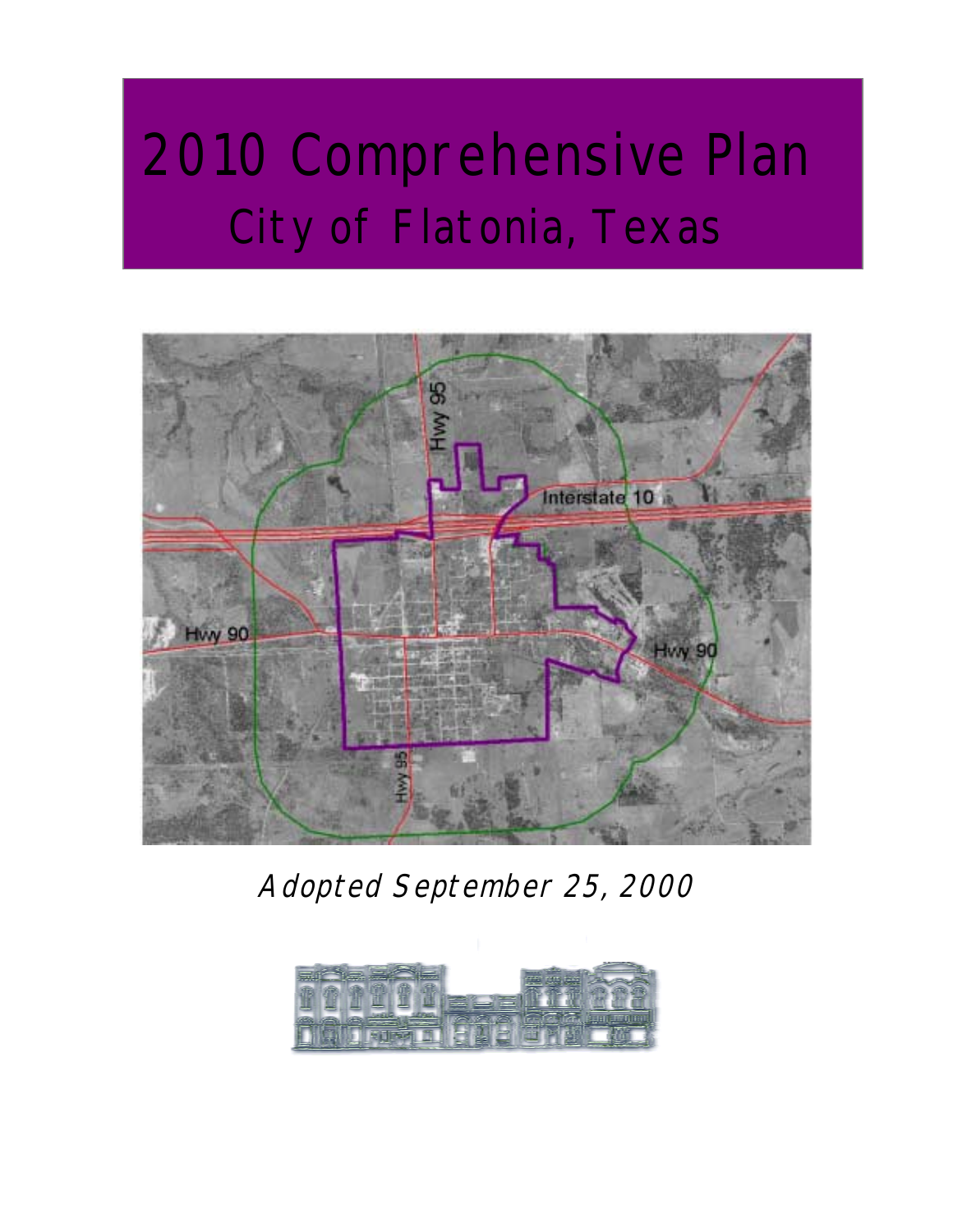## TABLE OF CONTENTS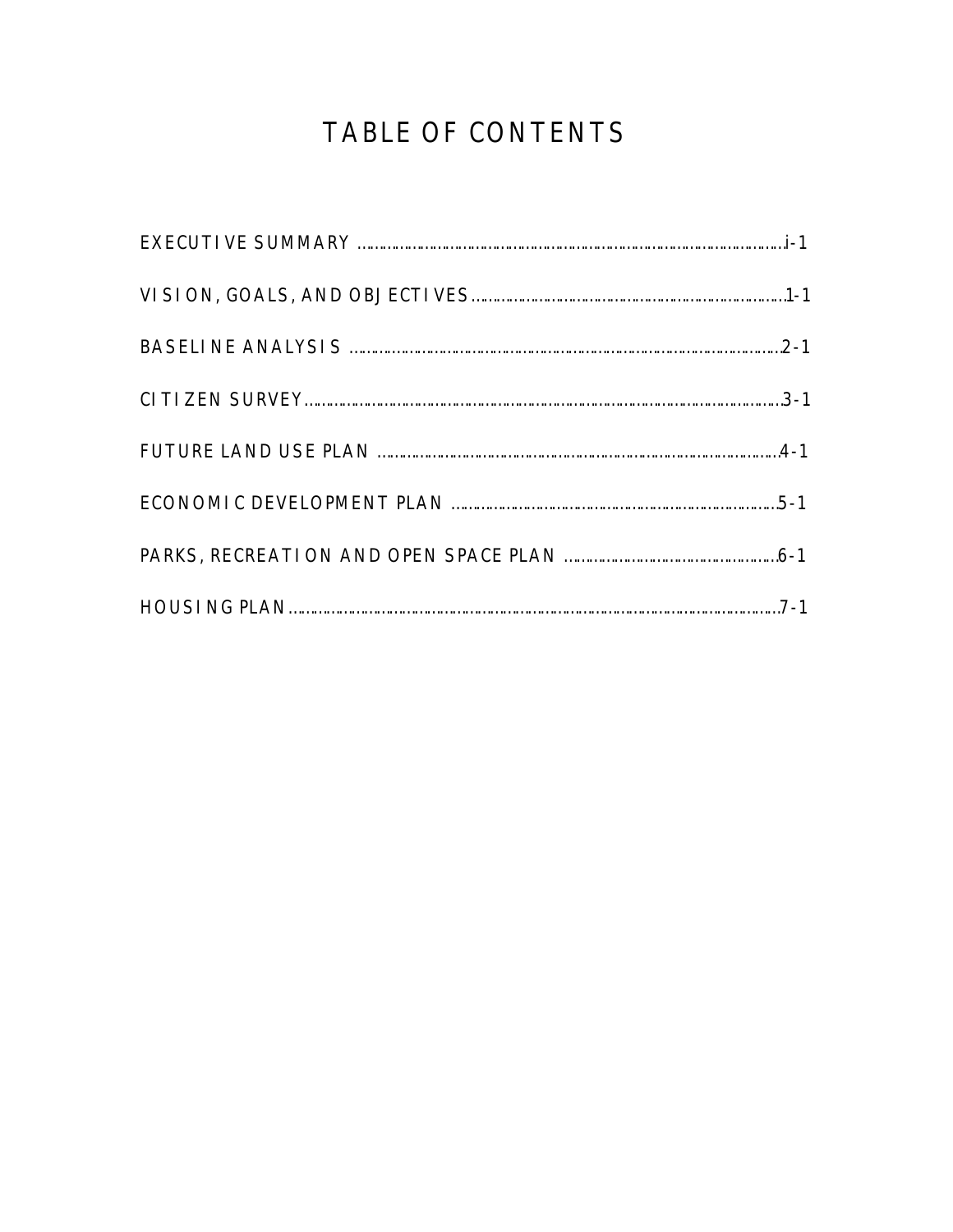#### **LIST OF TABLES AND FIGURES**

| Map | Page |
|-----|------|
|     |      |
|     |      |
|     |      |
|     |      |
|     |      |
|     |      |
|     |      |

| Table                                                   | Page |
|---------------------------------------------------------|------|
|                                                         |      |
|                                                         |      |
|                                                         |      |
|                                                         |      |
|                                                         |      |
|                                                         |      |
|                                                         |      |
|                                                         |      |
|                                                         |      |
|                                                         |      |
|                                                         |      |
|                                                         |      |
|                                                         |      |
|                                                         |      |
|                                                         |      |
|                                                         |      |
| Table 5-1, Economic Development Implementation Plan 5-7 |      |
|                                                         |      |
|                                                         |      |
|                                                         |      |
|                                                         |      |
|                                                         |      |
|                                                         |      |
|                                                         |      |
|                                                         |      |
|                                                         |      |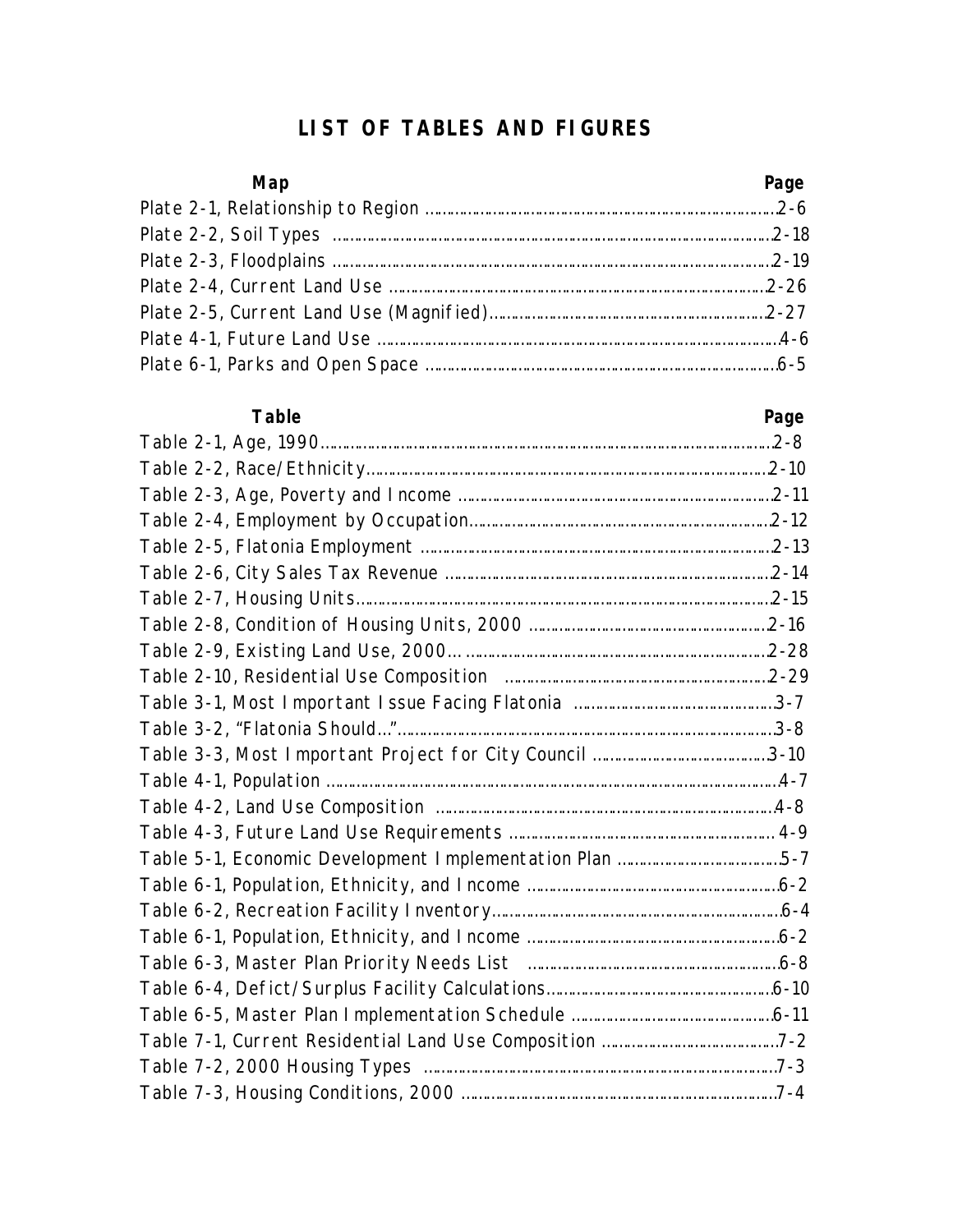### **LIST OF TABLES AND FIGURES (continued)**

| Figure | Page |
|--------|------|
|        |      |
|        |      |
|        |      |
|        |      |
|        |      |
|        |      |
|        |      |
|        |      |